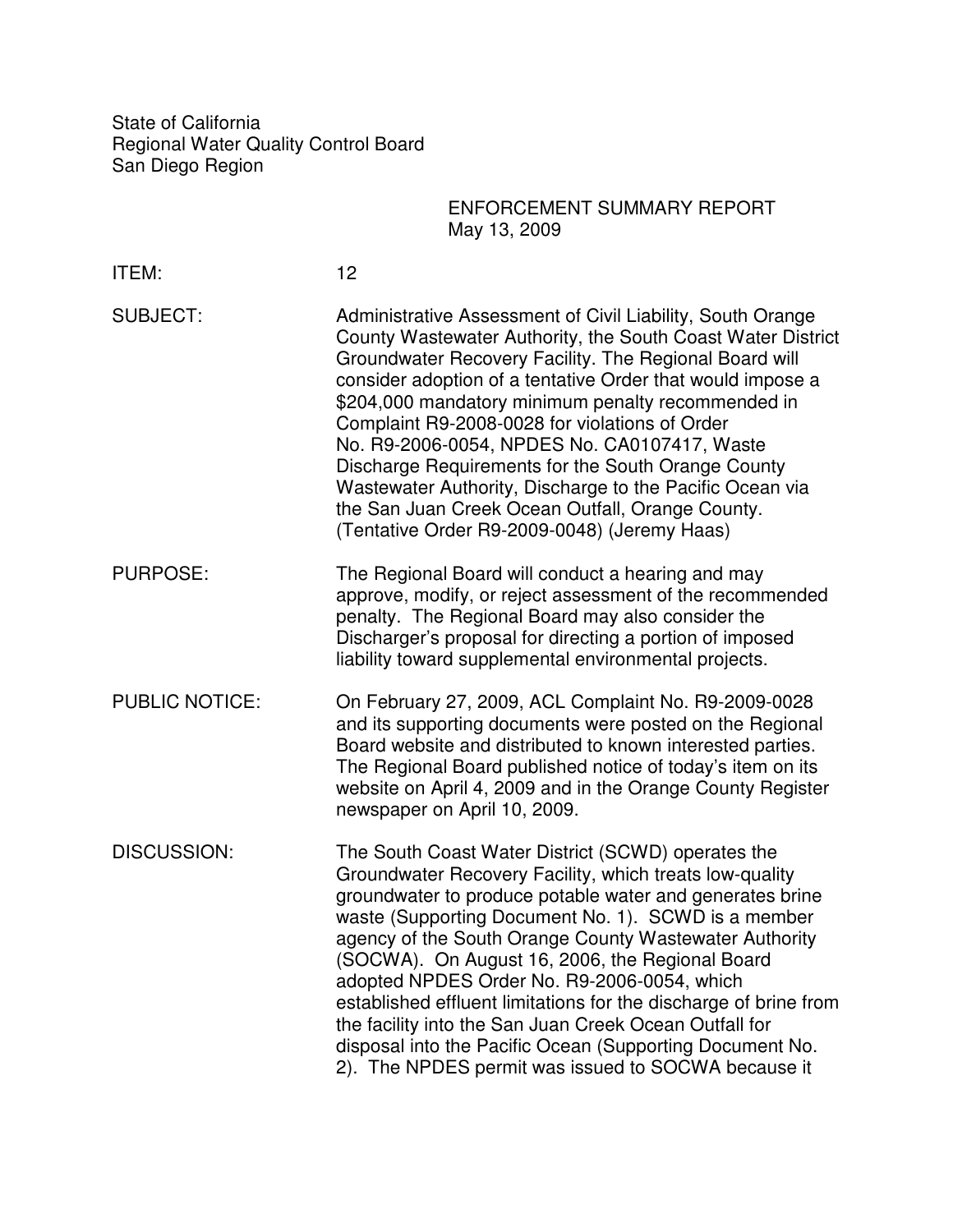owns and holds the NPDES permit for the San Juan Creek Ocean Outfall on behalf of all its member agencies.

## NPDES Permit No. R9-2006-0054

The NPDES Permit establishes effluent limitations for SOCWA's San Juan Creek ocean outfall and individual facilities that discharge into the combined ocean outfall. SOCWA submitted a Report of Waste Discharge, dated August 10, 2004, with subsequent revisions and supplements, to apply for a NPDES permit renewal to discharge treated municipal wastewater from several publicly owned treatment works (POTWs) and other non-municipal wastewater flows (brine from desalination facilities and dry weather nuisance stream flows) through the San Juan Creek Ocean Outfall (Ocean Outfall) to the Pacific Ocean.

In the report of waste discharge, SOCWA anticipated the future addition of discharges from the SCWD Groundwater Recovery Facility. According to SOCWA, the Recovery Facility was expected to be completed in Spring 2007 and have an estimated brine flow to the Ocean Outfall of approximately 0.125 MGD.

The NPDES Permit established technology-based effluent limitations for the brine from the Groundwater Recovery Facility based upon Table A of the 2005 California Ocean Plan. Effluent limitations for discharges from the Recovery Facility were established for total suspended solids, turbidity, pH, oil and grease, and settleable solids. The point of compliance with the effluent limitations is the discharge from the Recovery Facility prior to mixing with other flows in the Ocean Outfall.

The NPDES Permit established monitoring requirements for discharges of brine from the Groundwater Recovery Facility. As described in the Permit's Fact Sheet, brine discharge from the SCWD's Groundwater Recovery Facility was required to be sampled at the compliance point prior to mixing with any other flows directed to the Ocean Outfall in order to determine compliance with the technology-based effluent limitations. Monitoring was required for flow and the effluent limitation constituents. SOCWA was required to submit monitoring reports in accordance with the schedule within the NPDES Permit.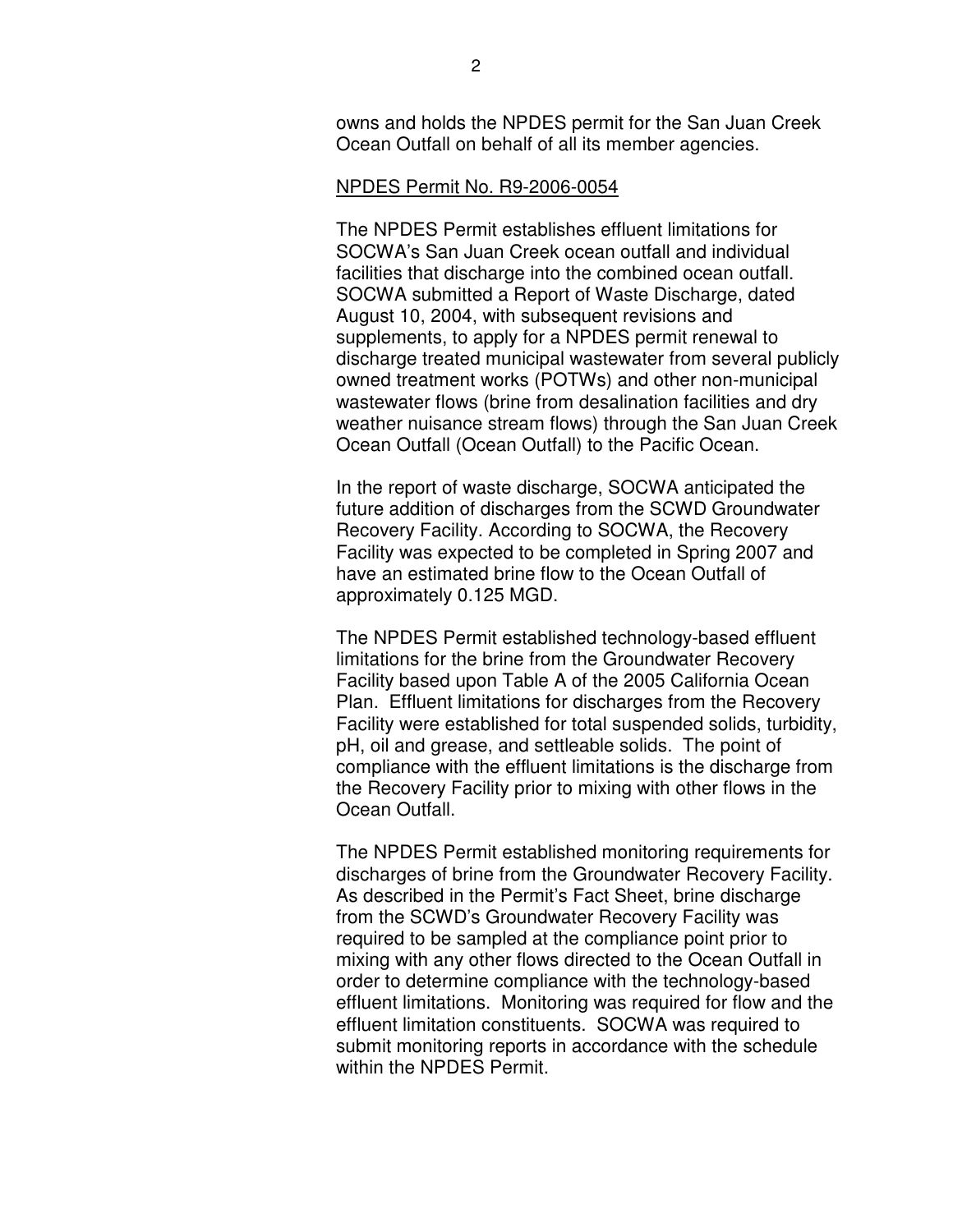The adoption of the NPDES Permit by the Regional Board was not petitioned by the Discharger to the State Board for review within the required 30-day time period. The Permit and all its requirements became effective on October 1, 2006.

## ACL Complaint No. R9-2009-0028

On February 27, 2009, the Assistant Executive Officer of the Regional Board issued Administrative Civil Liability (ACL) Complaint No. R9-2009-0028 (Supporting Document 3) to SOCWA for alleged violations of effluent limitations established in NPDES Order R9-2006-0054. The alleged violations are all subject to mandatory minimum penalties (MMPs) pursuant to California Water Code section 13385(h) and (i). As a result, the Complaint proposed that the Regional Board impose MMPs of two hundred four thousand dollars (\$204,000) for sixty eight alleged violations of total suspended solids, settleable solids, and turbidity effluent limitations that occurred from August 2007 through October 2008. Discretionary civil liability above the mandatory minimum of \$204,000 for the violations alleged in the Complaint was not recommended.

Statutory exemptions to MMPs do not apply to the violations alleged in Complaint No. R9-2009-0028. In October 2008, the prosecution team informed SOCWA and SCWD that statutory exemptions did not apply to the Recovery Facility's violations of effluent limitations (Supporting Document No. 4). Specifically, SOCWA did not meet the statutory requirements for MMP exemptions during a facility's start-up period. Further, the violations are not subject to the MMP exemption for discharges subject to cease and desist or time schedule orders because none were in place and such enforcement orders cannot be retroactively imposed. Both issues are discussed in Findings 6 and 7 of the tentative ACL Order.

SOCWA has not refuted the violations. However, on March 25, 2009, SOCWA informed the prosecution team that it intended to exercise its right to a public hearing on the ACL Complaint. On April 24, 2009, SOCWA provided its evidence against assessment of the recommended liability (Supporting Document No. 5).